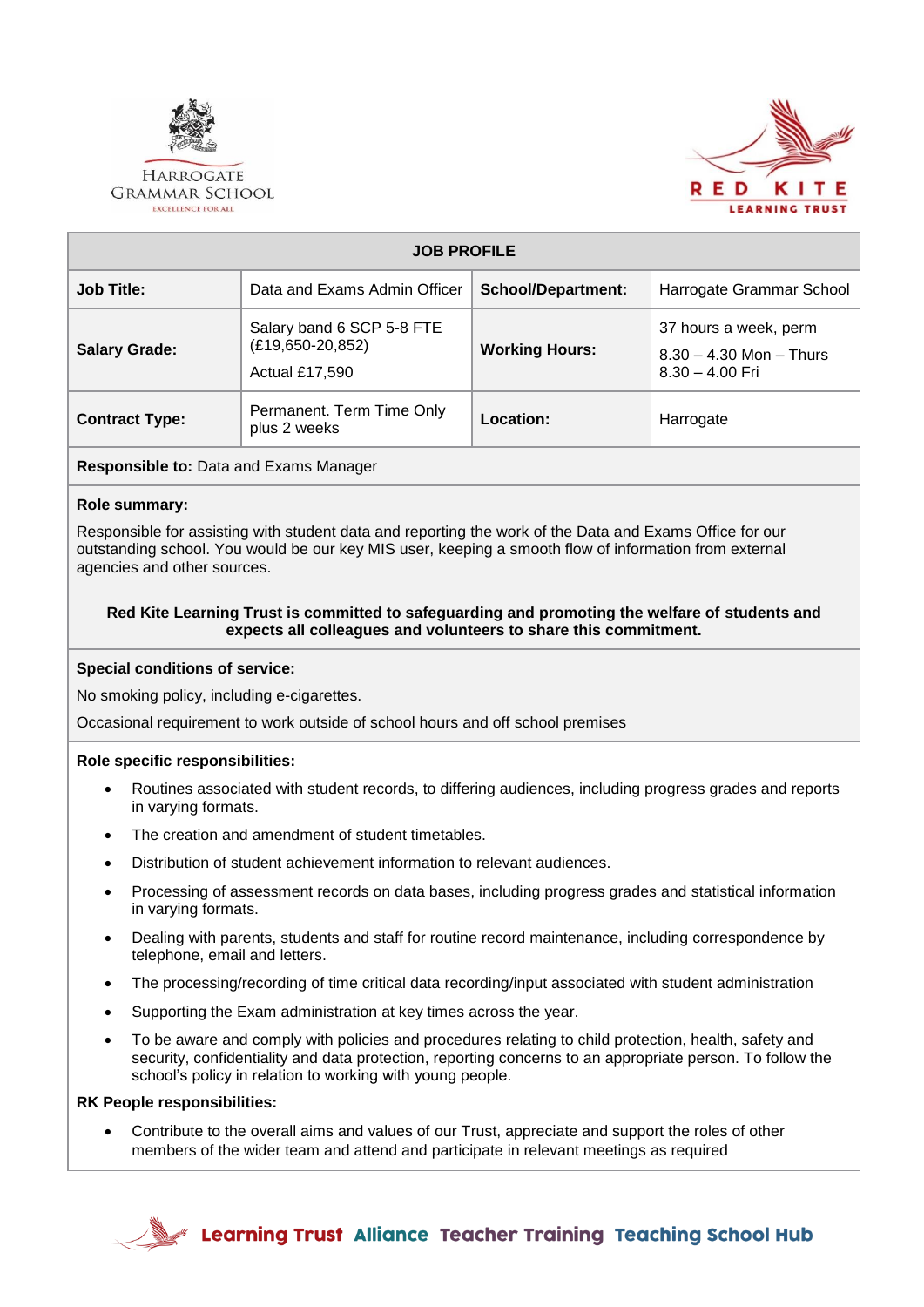- Comply with all Trust policies and procedures including child protection, health, safety, welfare, security, confidentiality and data protection, reporting any concerns to the appropriate person
- Contribute to ensuring safeguarding procedures are in place and used effectively at all times

The role holder must demonstrate a flexible approach to the delivery of the role. Consequently, the role holder may be required to perform work not specifically identified in the job profile but which is in line with the general scope, grade and responsibilities of the role.

## **Red Kite Mission, Values & Leadership Expectations**

#### **Our Trust Mission**

Nurturing ambition, delivering excellence and enriching children's lives

#### **Our Trust Values**

**Collaboration:** we pull together to get the best outcomes for every child in every school, working with professional generosity and openness for the common good. We share joy in our achievements – personal and collective

**Integrity:** we put ethical leadership and excellent governance at the heart of our Trust, serving our schools and communities with fairness, honesty and transparency and a hunger for social justice

**Respect:** we champion equity, equality and diversity. We treat our staff, children and families and partners with respect and kindness – modelling our values and wanting the very best for each other

#### **Our Leadership Expectations**

**Coach your Team:** our leaders use coaching principles to support their teams to be self-aware, grow and work collaboratively

**Lead with Respect:** our ethical leaders lead with trust, integrity and show appreciation. Wellbeing and fairness are shared priorities

**Challenge for Excellence:** our leaders challenge themselves and their teams to continually grow in their role and towards their aspirations. They support an innovative approach where colleagues are encouraged to try new approaches with the aim of improvement

# **PEOPLE PROFILE**

| <b>Aptitudes and Characteristics</b>                                                                                             | <b>Essential</b> | <b>Desirable</b> |
|----------------------------------------------------------------------------------------------------------------------------------|------------------|------------------|
| High level numeracy/literacy skills.                                                                                             | Е                |                  |
| Communicate effectively with staff at all levels within the school.                                                              | Е                |                  |
| Relate well to young people.                                                                                                     | E                |                  |
| Take initiative and work independently.                                                                                          | Е                |                  |
| Work to highest levels of accuracy.                                                                                              | E                |                  |
| Practice and plan to ensure completion of tasks.                                                                                 | Е                |                  |
| <b>Qualifications, Knowledge and Experience</b>                                                                                  | <b>Essential</b> | <b>Desirable</b> |
| High level data manipulation skills                                                                                              | E                |                  |
| Establishes good working relationships with everyone, working collaboratively<br>and providing a positive influence on the team. | Е                |                  |

**Example 7 Learning Trust** Alliance Teacher Training Teaching School Hub